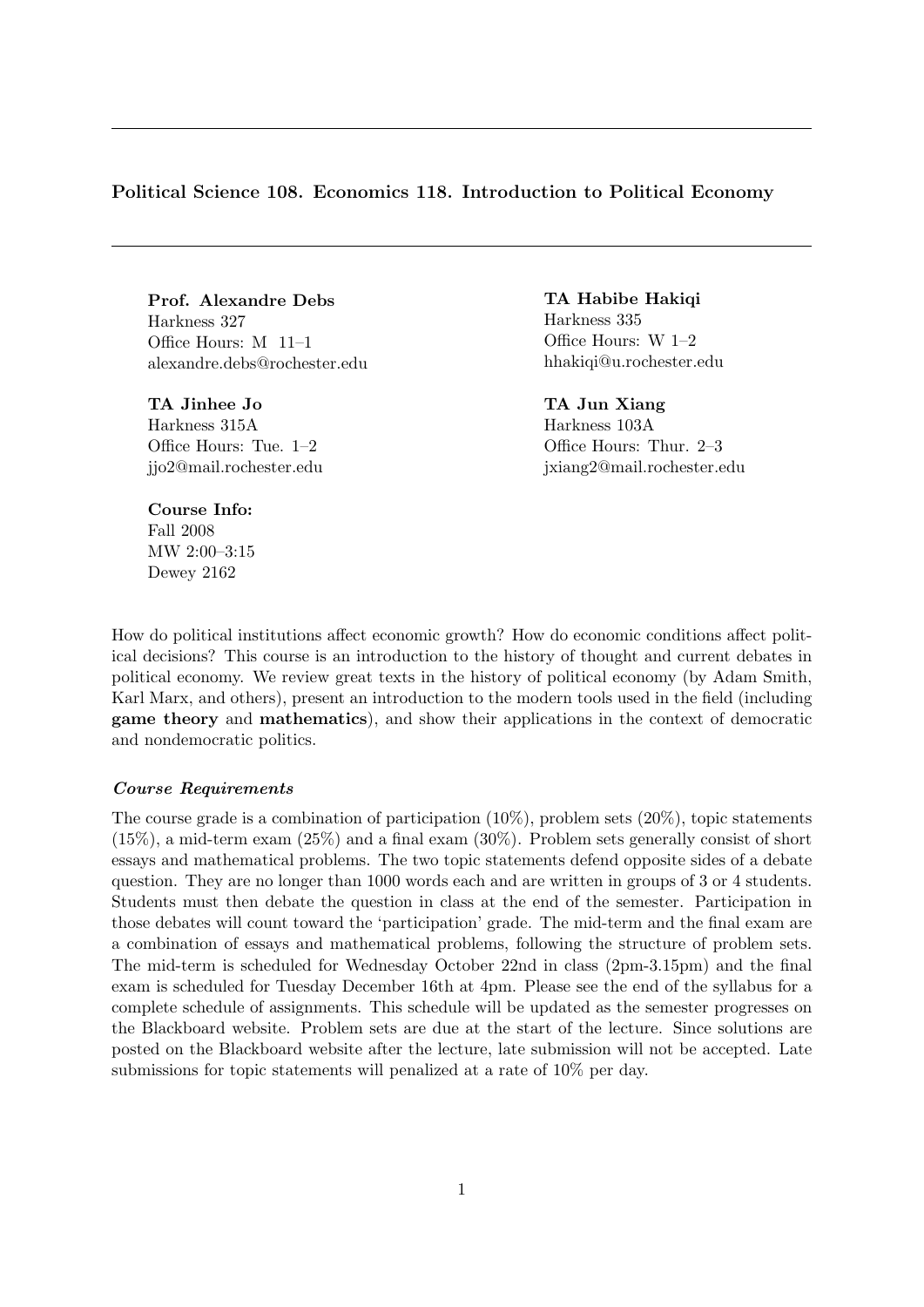# Texts and References

You are required to do the readings prior to coming to class. The following books are required and available for purchase at the University library (L).

Downs, Anthony. 1957. An Economic Theory of Democracy. New York, N.Y.: Harper.

Heilbroner, Robert L. 1999. The Worldly Philosophers. The Lives, Times, and Ideas of the Great Economic Thinkers. Revised Seventh Edition. New York: Simon and Schuster

Weber, Max. 2003. The Protestant Ethic and the Spirit of Capitalism. Minoela, N.Y.: Dover Publications.

Other references are either on reserve at Rush Rhees library (R), on e-reserve from the Blackboard website (ER) or available electronically through a web search or through the Rush Rhees library website (E).

#### Academic Integrity

Be familiar with the University's policies on academic integrity and disciplinary action. Violators of University regulations on academic integrity will be dealt with severely, which means that your grade will suffer, and I will forward your case to the Chair of the College Board on Academic Honesty.

# Course Outline

- 1. Introduction and Overview of the Course (Wednesday September 3)
- 2. Classical Economics and the Marginal Revolution. On the Production, Exchange and Distribution of Wealth
	- 2.1 On the Production of Wealth
	- 2.1.1 Adam Smith Monday September 8
		- Heilbroner, Robert L. 1999. The Worldly Philosophers. The Lives, Times, and Ideas of the Great Economic Thinkers. Revised Seventh Edition. New York: Simon and Schuster. 42-74. (L,R)
		- Smith, Adam. 2001 [1776]. An Inquiry into the Nature and Causes of the Wealth of Nations. London, U.K.: Electric Book Co. Introduction and Plan of the Work, Book 1 Chapters I-III, Book IV Chapter II. (E)

# 2.1.2 David Ricardo

Wednesday September 10

- Ricardo, David. 2001 [1817]. On the Principles of Political Economy and Taxation. London, U.K.: Electric Book Co. Chapter VII. (E)
- Pressman, Steven. 1999. Fifty Major Economists: A Reference Guide. New York: Routledge. 35-40. (E)

Monday September 15: No Class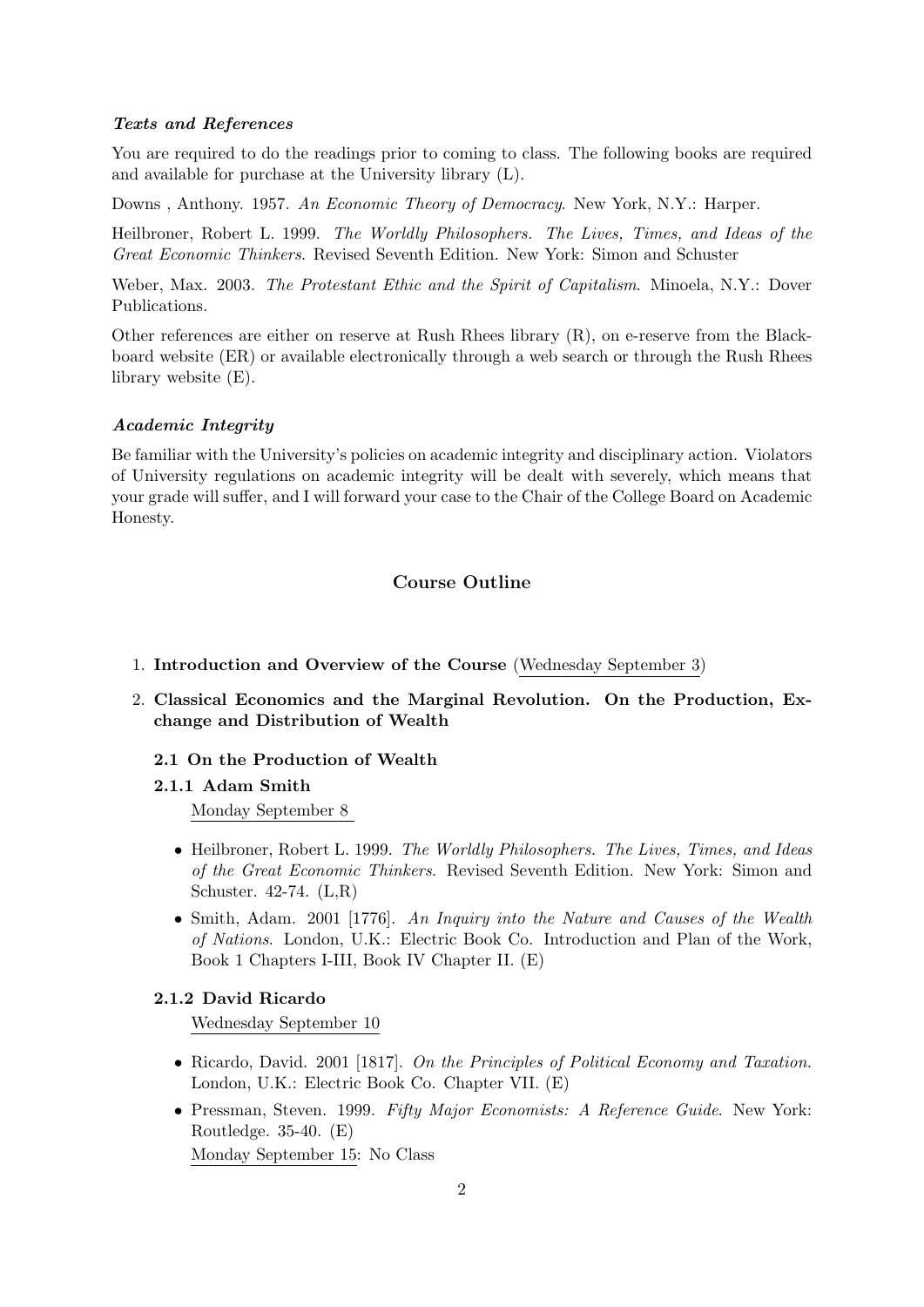# 2.2 On the Exchange of Wealth

### 2.2.1 Adam Smith

Wednesday September 17

• Smith, Adam. 2001 [1776]. An Inquiry into the Nature and Causes of the Wealth of Nations. London, U.K.: Electric Book Co. Book 1 Chapters IV-VII and Chapter XI part II. (E)

### 2.2.2 The Marginal Revolution

Monday September 22

- Medema, Steven G. and Warren J. Samuels (eds.). 2003. The History of Economic Thought: A Reader. New York, NY: Routledge. 409-442. (ER)
- Pressman, Steven. 1999. Fifty Major Economists: A Reference Guide. New York: Routledge. 53-64. (E)

### Wednesday September 24

• Pressman, Steven. 1999. Fifty Major Economists: A Reference Guide. New York: Routledge. 69-73, 77-81. (E)

# 2.3 On the Distribution of Wealth

# 2.3.1 Karl Marx's Theory

Monday September 29

- Heilbroner, Robert L. 1999. The Worldly Philosophers. The Lives, Times, and Ideas of the Great Economic Thinkers. Revised Seventh Edition. New York: Simon and Schuster. 136-169. (L,R)
- Medema, Steven G. and Warren J. Samuels (eds.). 2003. The History of Economic Thought: A Reader. New York, NY: Routledge. 378-407. (ER)

### 2.3.2 Karl Marx's Prophecy

Wednesday October 1

- Marx, Karl. 199? (1888) Manifesto of the Communist Party edited by Friedrich Engels. Raleigh, N.C.: Alex Catalogue (E)
- Popper, Karl R. 1963. The Open Society and Its Enemies. New York, N.Y.: Harper and Row. Chapter 13. (ER)
- Hayek, F.A. 1945. 'The Use of Knowledge in Society.' The American Economic *Review.* 35(4): 519-530. (E) Monday October 6: Fall break (no class)

# 3. Foundations for a Scientific Social Science

Wednesday October 8

• Kuhn, Harold W. 2004. 'Introduction' in John von Neumann and Oskar Morgenstern, Theory of Games and Economic Behavior, Commemorative Edition, Princeton, N.J.: Princeton University Press. vii-xiv. (ER)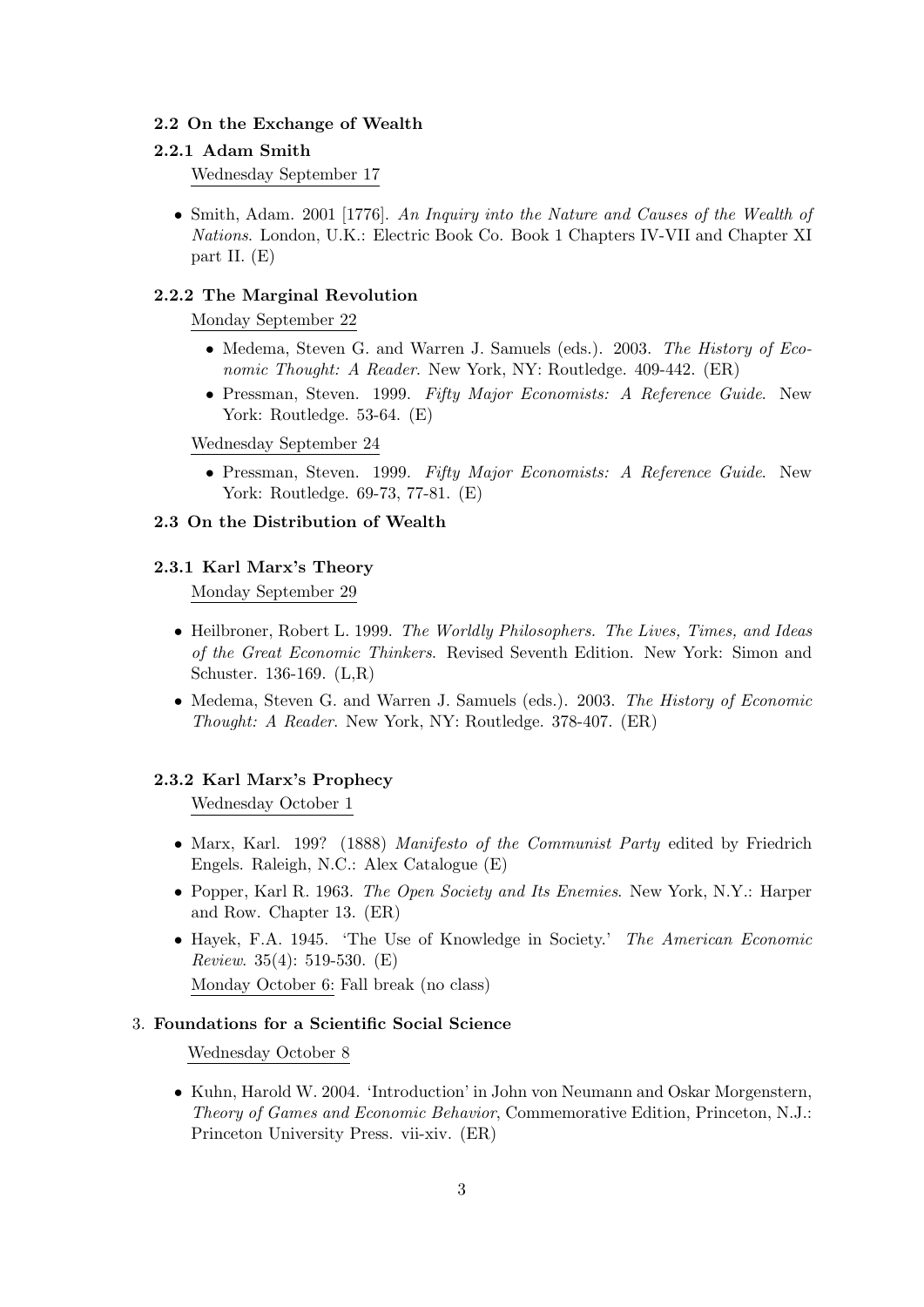- Osborne, Martin J. 2004. An Introduction to Game Theory. New York, N.Y.: Oxford University Press, 13-54. (R)
- Pressman, Steven. 1999. Fifty Major Economists: A Reference Guide. New York: Routledge. 124-128. (E)

# 4. Applications

# 4.1 Overpopulation and Pollution

# 4.1.1 The Dismal Predictions

### Monday October 13

- Malthus, Thomas R. 2001 [1798]. An Essay on the Principle of Population. London, U.K.: Electric Book Co. Chapters 1, 2, 4 and 5. (E)
- Hardin, Garrett. 1968. 'The Tragedy of the Commons.' Science. 162: 1243-1248. (E)

# 4.1.2 Possible Solutions

### 4.1.2.1 Property Rights

Wednesday October 15

- Coase, Ronald H. 1960. 'The Problem of Social Cost.' Journal of Law and Economics. 3: 1-44. (E)
- Coase, Ronald H. 1992. 'Autobiography' in Tore Frangsmyr (ed.) Les Prix Nobel. The Nobel Prizes 1991. Stockholm, Sweden: Nobel Foundation. (E)

# 4.1.2.2 Cooperation in Repeated Interaction

Monday October 20

• Axelrod, Robert. 1984. The Evolution of Cooperation. New York: Basic Books. 3-24, 73-87. (ER) Wednesday October 22 : Mid-Term

#### 4.2 War and Peace

Monday October 27

- Schelling, Thomas. 2006. 'Autobiography' in Karl Grandin (ed.) Les Prix Nobel. The Nobel Prizes 2005. Stockholm, Sweden: Nobel Foundation. (E)
- Schelling, Thomas. 1960. The Strategy of Conflict. Cambridge, MA: Harvard University Press. 3-20. (ER)
- Osborne, Martin J. 2004. An Introduction to Game Theory. New York, N.Y.: Oxford University Press, 153-180. (R)

# 4.3 Group Decision-Making

Wednesday October 29

• Pressman, Steven. 1999. Fifty Major Economists: A Reference Guide. New York: Routledge. 177-181. (E)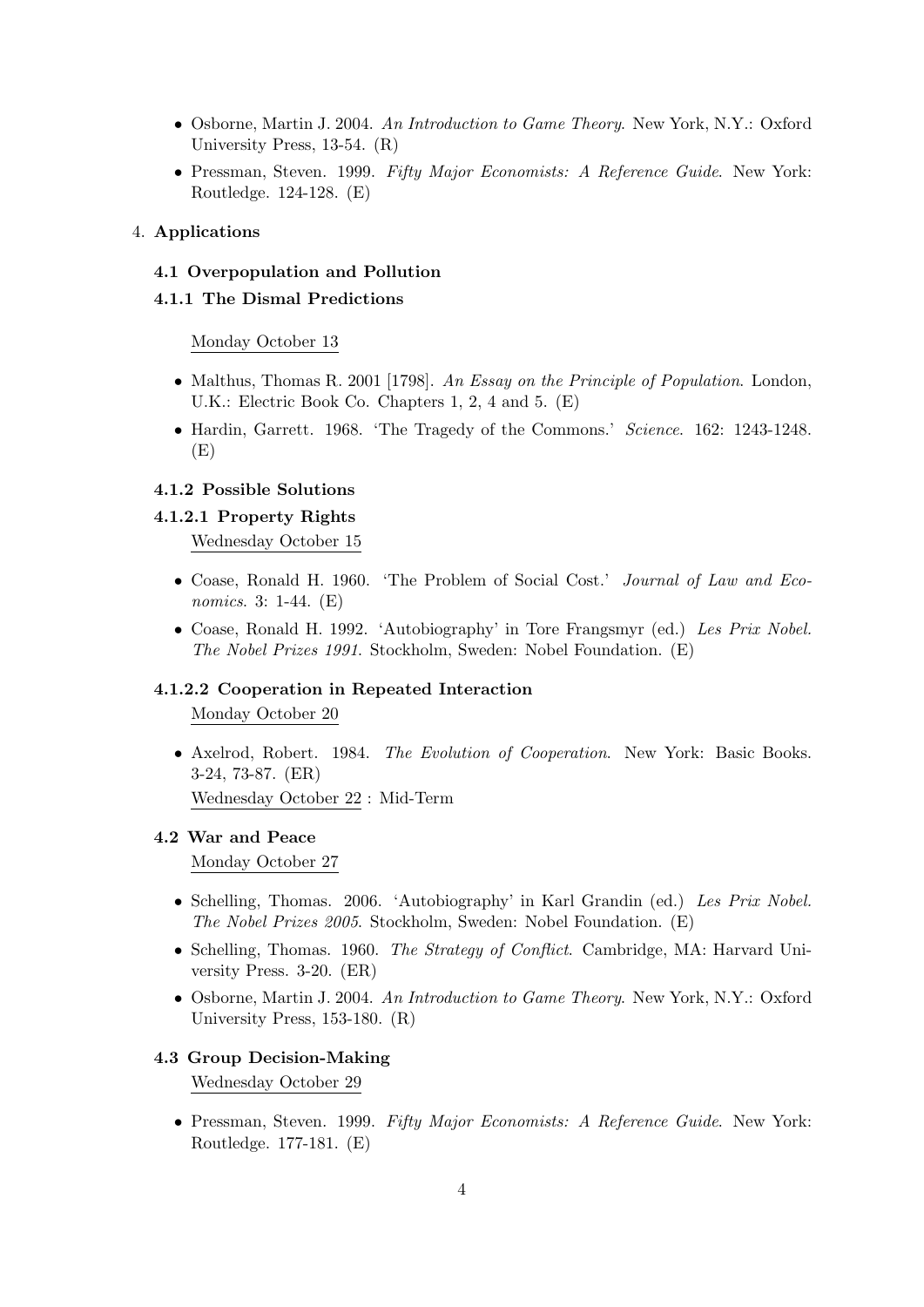• Condorcet, Marie Jean Antoine Nicolas Caritat, marquis de. 1976. 'Essay on the Application of Mathematics to the Theory of Decision-Making (1785)' in Keith Michael Baker (ed.) Condorcet: Selected Writings. Indianapolis, IN: 33-70. (ER)

Monday November 3

• Schumpeter, Joseph A. 1950. Capitalism, Socialism, and Democracy. 3rd edition. New York, N.Y.: Harper & Brothers Publishers. Part IV: Socialism and Democracy. 232-283. (ER)

Wednesday November 5

- Amadae, S.M. and Bruce Bueno de Mesquita. 1999. 'THE ROCHESTER SCHOOL: The Origins of Positive Political Theory.' Annual Review of Political Science. 2: 269-295. (E)
- Downs, Anthony. 1957. An Economic Theory of Democracy. New York, N.Y.: Harper: chapters 2 and 8. (L,R)

Monday November 10

- Olson, Mancur. 1971. The Logic of Collective Action: Public Goods and the Theory of Groups. Cambrige, MA: Harvard University Press: 1-22, 33-52. (ER)
- Downs, Anthony. 1957. An Economic Theory of Democracy. New York, N.Y.: Harper: chapters 10 and 13. (L,R)

# 4.4 Development

#### 4.4.1 The Harrod-Domar Model

Wednesday November 12

• Ray, Debraj. 1988. Development Economics. Princeton, N.J.: Princeton University Press. 47-64. (ER)

#### 4.4.2 The Solow Model

Monday November 17

• Ray, Debraj. 1988. Development Economics. Princeton, N.J.: Princeton University Press. 64-87. (ER)

# 4.4.3 Institutions and Property Rights

Wednesday November 19

- North, Douglass C. and Robert Paul Thomas. 1973. The Rise of the Western World: A New Economic History. Cambridge, U.K.: Cambridge University Press. Chapters 1-2, 10. (ER)
- North, Douglass C. and Barry R. Weingast. 1989. 'Constitutions and Commitment: The Evolution of Institutions Governing Public Choice in Seventeenth-Century England.' The Journal of Economic History.  $49(4)$ : 803-832. (E) Monday November 24
- De Soto, Hernando. 1989. The Other Path. The Invisible Revolution in the Third World. New York, N.Y: Harper & Row Publishers. Chapter 5. (ER)